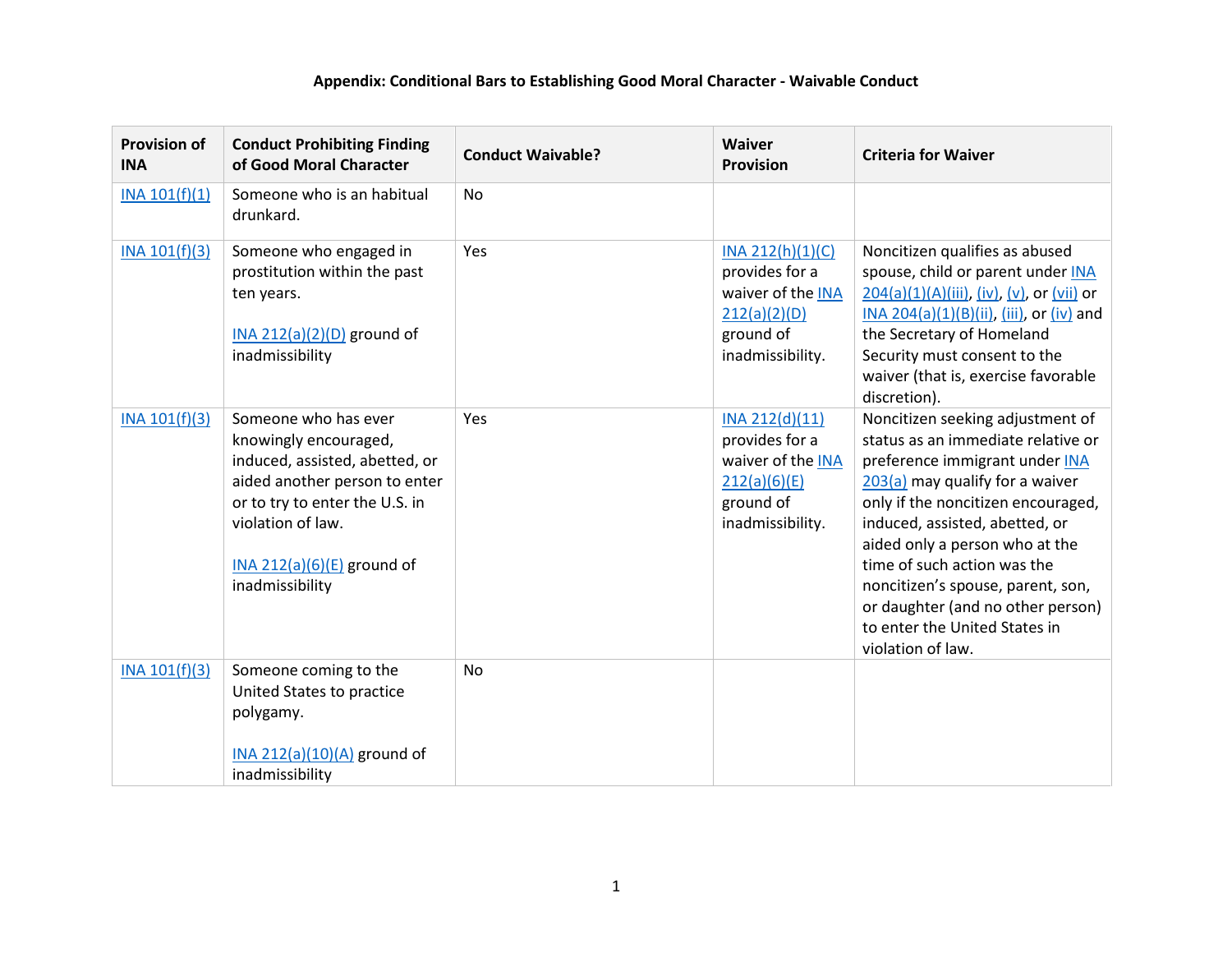| <b>Provision of</b><br><b>INA</b> | <b>Conduct Prohibiting Finding</b><br>of Good Moral Character                                                                                                                                                                                                                                                                                        | <b>Conduct Waivable?</b>                                                                                                                                             | Waiver<br>Provision                                                                                                      | <b>Criteria for Waiver</b>                                                                                                                                                                                                                                                           |
|-----------------------------------|------------------------------------------------------------------------------------------------------------------------------------------------------------------------------------------------------------------------------------------------------------------------------------------------------------------------------------------------------|----------------------------------------------------------------------------------------------------------------------------------------------------------------------|--------------------------------------------------------------------------------------------------------------------------|--------------------------------------------------------------------------------------------------------------------------------------------------------------------------------------------------------------------------------------------------------------------------------------|
| INA 101(f)(3)                     | Someone who committed or<br>was convicted of either a<br>crime involving moral<br>turpitude or a crime relating<br>to a controlled substance that<br>does not fall within one of the<br>exceptions set forth at INA<br>$212(a)(2)(A)(ii)$ .<br>$INA 212(a)(2)(A)$ ground of<br>inadmissibility                                                       | Yes, for a crime of moral<br>turpitude.<br>Waiver for drug offense only<br>available for single offense of<br>simple possession of 30 grams or<br>less of marijuana. | INA 212(h)(1)(C)<br>provides for a<br>waiver of the INA<br>212(a)(2)(A)(i)(1)<br>and (II) grounds<br>of inadmissibility. | Noncitizen qualifies as abused<br>spouse, child, or parent under INA<br>$204(a)(1)(A)(iii)$ , (iv), (v), or (vii) or<br>INA 204(a)(1)(B)(ii), (iii), or (iv) and<br>the Secretary of Homeland<br>Security must consent to the<br>waiver (that is, exercise favorable<br>discretion). |
| INA 101(f)(3)                     | Someone who was convicted<br>of two or more offenses<br>(other than purely political<br>offenses), regardless of<br>whether they arose from out<br>of a single scheme or the<br>conviction was in a single trial,<br>for which the aggregate<br>sentences to confinement<br>were 5 years or more.<br>$INA 212(a)(2)(B)$ ground of<br>inadmissibility | Yes                                                                                                                                                                  | INA 212(h)(1)(C)<br>provides for a<br>waiver of the INA<br>212(a)(2)(B)<br>ground of<br>inadmissibility.                 | Noncitizen qualifies as abused<br>spouse, child, or parent under INA<br>204(a)(1)(A)(iii), (iv), (v), or (vii) or<br>INA 204(a)(1)(B)(ii), (iii), or (iv) and<br>the Secretary of Homeland<br>Security must consent to the<br>waiver (that is, exercise favorable<br>discretion).    |
| INA 101(f)(3)                     | Someone who DHS knows or<br>has reason to believe is or has<br>been an illicit trafficker in any<br>controlled substance.<br>$INA 212(a)(2)(C)$ ground of<br>inadmissibility                                                                                                                                                                         | <b>No</b>                                                                                                                                                            |                                                                                                                          |                                                                                                                                                                                                                                                                                      |
| INA 101(f)(4)                     | Someone whose present<br>income is derived principally                                                                                                                                                                                                                                                                                               | No                                                                                                                                                                   |                                                                                                                          |                                                                                                                                                                                                                                                                                      |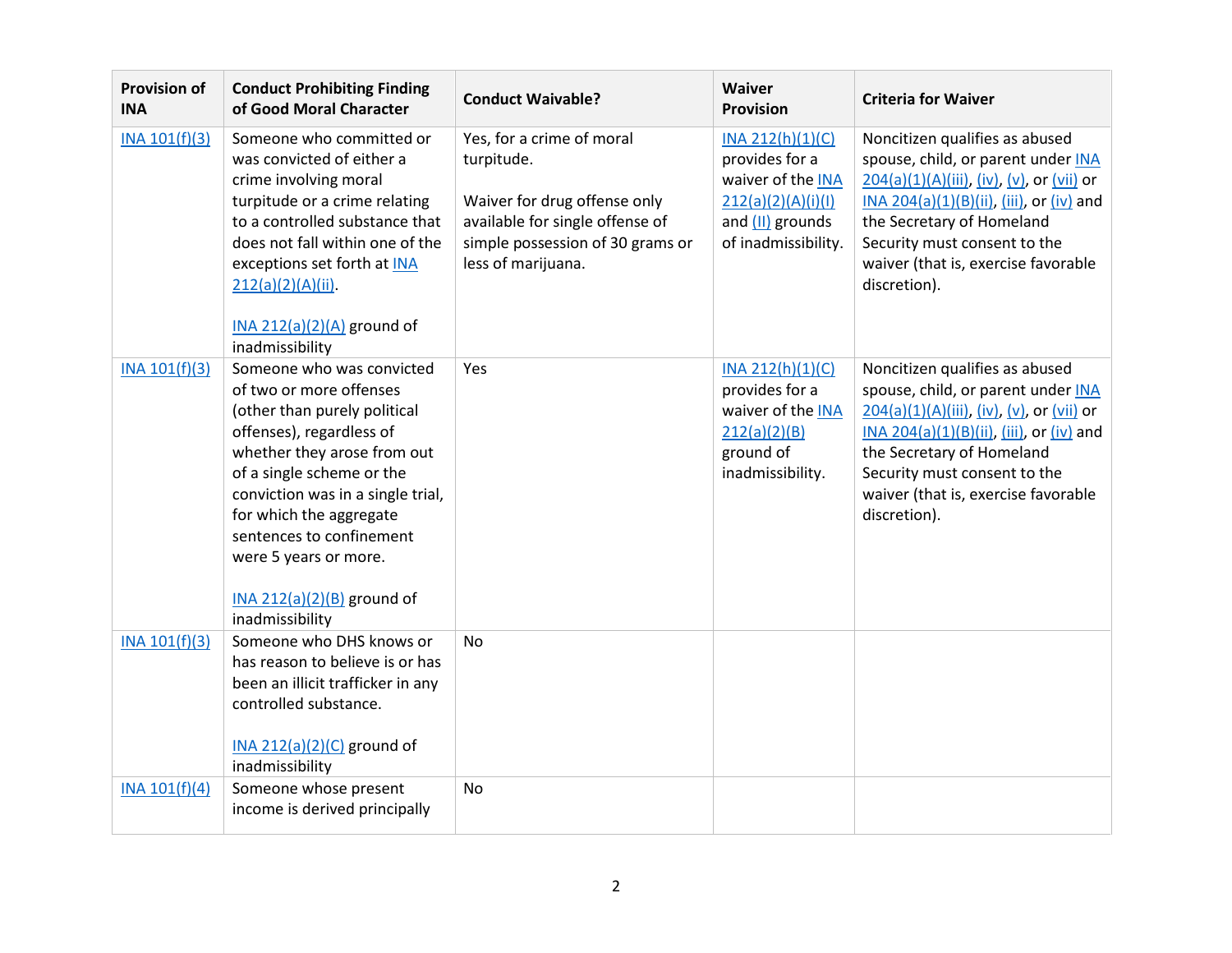| <b>Provision of</b><br><b>INA</b> | <b>Conduct Prohibiting Finding</b><br>of Good Moral Character                                                                                               | <b>Conduct Waivable?</b>                                                                                                                                                                                                                                                                                                                                                                                                                                                                                                                                                                                                                                                                                                                                                                                                                                                                         | Waiver<br><b>Provision</b>                                                                                                                    | <b>Criteria for Waiver</b>                                                                                                                                                                                                                                                                                                                                                                                                                                                                                                                                                                                                                                                                                                                                            |
|-----------------------------------|-------------------------------------------------------------------------------------------------------------------------------------------------------------|--------------------------------------------------------------------------------------------------------------------------------------------------------------------------------------------------------------------------------------------------------------------------------------------------------------------------------------------------------------------------------------------------------------------------------------------------------------------------------------------------------------------------------------------------------------------------------------------------------------------------------------------------------------------------------------------------------------------------------------------------------------------------------------------------------------------------------------------------------------------------------------------------|-----------------------------------------------------------------------------------------------------------------------------------------------|-----------------------------------------------------------------------------------------------------------------------------------------------------------------------------------------------------------------------------------------------------------------------------------------------------------------------------------------------------------------------------------------------------------------------------------------------------------------------------------------------------------------------------------------------------------------------------------------------------------------------------------------------------------------------------------------------------------------------------------------------------------------------|
|                                   | from illegal gambling<br>activities.                                                                                                                        |                                                                                                                                                                                                                                                                                                                                                                                                                                                                                                                                                                                                                                                                                                                                                                                                                                                                                                  |                                                                                                                                               |                                                                                                                                                                                                                                                                                                                                                                                                                                                                                                                                                                                                                                                                                                                                                                       |
| INA 101(f)(5)                     | Someone who has been<br>convicted of two or more<br>gambling offenses during the<br>period for which good moral<br>character must be established.           | No                                                                                                                                                                                                                                                                                                                                                                                                                                                                                                                                                                                                                                                                                                                                                                                                                                                                                               |                                                                                                                                               |                                                                                                                                                                                                                                                                                                                                                                                                                                                                                                                                                                                                                                                                                                                                                                       |
| INA 101(f)(6)                     | Someone who has given false<br>testimony for the purpose of<br>obtaining any benefits under<br>the INA.<br>INA 212(a)(6)(C)(i) ground of<br>inadmissibility | Though there is no specific waiver<br>for false testimony, a noncitizen<br>who gives false testimony may<br>come within the ambit of INA<br>$212(a)(6)(C)(i)$ which bars<br>noncitizens who procure (or seek<br>to procure) by fraud or willful<br>misrepresentation, avisa,<br>admission, other documentation<br>or benefit under the INA.<br>False testimony that is not<br>material does not render an<br>noncitizen inadmissible under INA<br>$212(a)(6)(C)(i)$ . However, such<br>non-material false testimony does<br>statutorily bar USCIS from making<br>a finding of good moral character.<br>That is, such an "act or conviction"<br>is not "waivable" for purposes of<br>INA 204(a) $(1)(C)$ . Therefore,<br>officers will need to determine<br>two things: whether the self-<br>petitioner has ever given "false<br>testimony"; and if so, whether<br>such testimony was "material." | INA 212(i)(1) and<br><b>INA</b><br>237(a)(1)(H)(ii)<br>provide for a<br>waiver of the INA<br>212(a)(6)(C)(i)<br>ground of<br>inadmissibility. | Noncitizen qualifies as abused<br>spouse, child, or parent under INA<br>$204(a)(1)(A)(iii)$ , (iv), (v), or (vii) or<br>INA 204(a)(1)(B)(ii), (iii), or (iv) and<br>show that refusal of admission<br>would result in extreme hardship<br>to the noncitizen or the<br>noncitizen's U.S. citizen, lawful<br>permanent resident, or qualified<br>noncitizen parent or child. (INA<br>$212(i)(1)$ ).<br>Noncitizen qualifies as abused<br>spouse, child, or parent under INA<br>204(a)(1)(A)(iii), (iv), (v), or (vii) or<br>INA 204(a)(1)(B)(ii), (iii), or (iv).<br>This waiver of removal also<br>operates to waive deportation<br>based on the grounds of<br>inadmissibility directly resulting<br>from such fraud or<br>misrepresentation. (INA<br>237(a)(1)(H)(ii) |